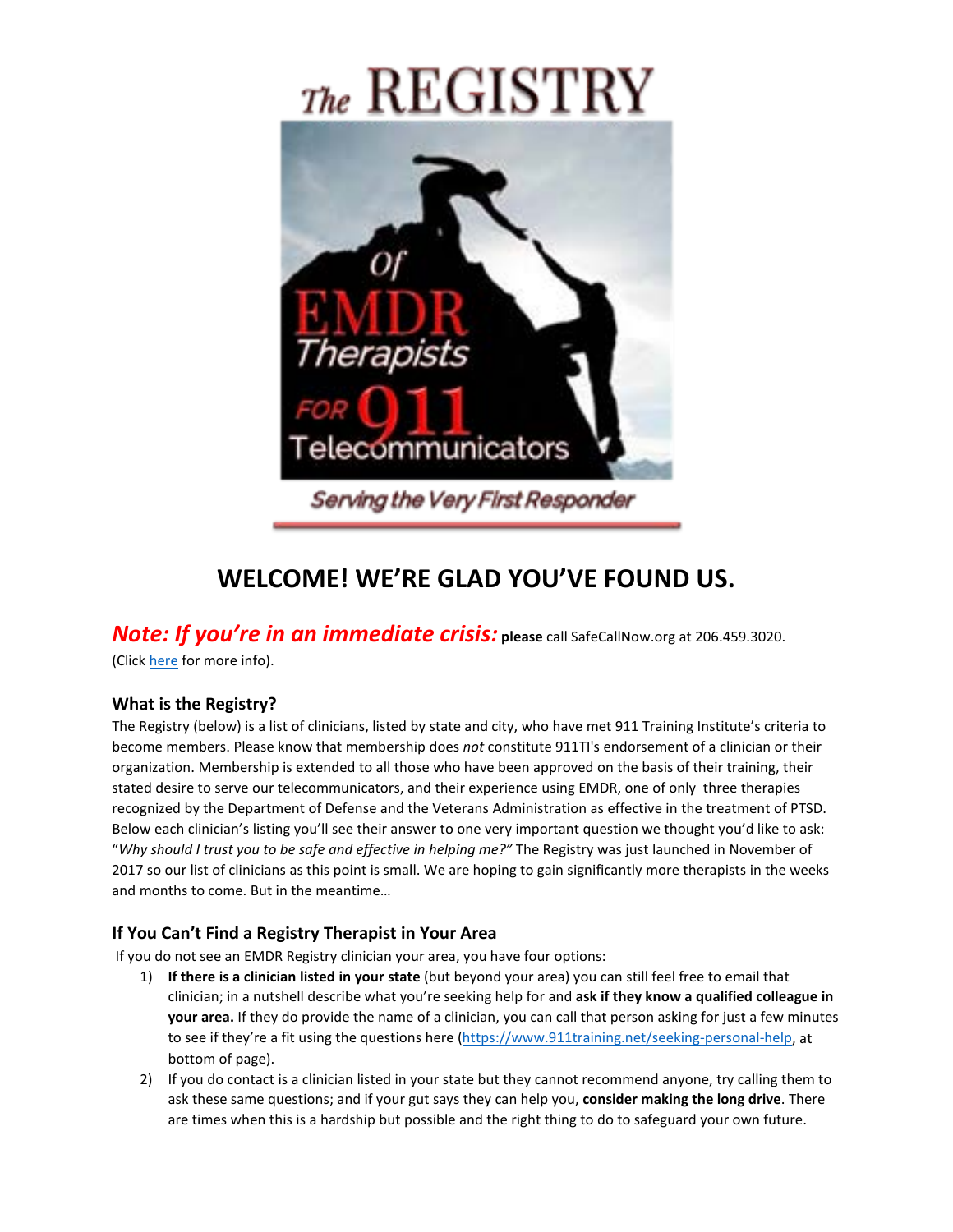- 3) *2. If you don't find an EMDR therapist on the Registry in your state you can* take the steps list here. (Note, if this feels like too much effort because you're already really struggling, ask a trusted friend to help you navigate this process, or email [Jim@911Training.net.\)](mailto:Jim@911Training.net)
	- 1. Read our 911TI web page about EMDR and choosing a therapist [here,](https://www.911training.net/seeking-personal-help) then…
	- 2. Search for an EMDR Therapist by clicking [here](http://emdria.site-ym.com/general/custom.asp?page=FaTmain) to *Find a Therapist.*
	- 3. On that page, choose the *Radius Search* option, then…
	- 4. Follow the instructions, choosing the option to select clinicians who work in the area of Specialty Area for which you need help (e.g., PTSD, depression, etc.)
	- 5. When you see the option: "*Population served*", select *First Responders*.
	- 6. Next, select the option for *Certified EMDR Therapists*
	- 7. Call the clinician(s) you choose in your area and use the questions offered here [https://www.911training.net/seeking-personal-help.](https://www.911training.net/seeking-personal-help)
- 4) If you still can't find a qualified EMDR clinician or just feel too overwhelming or tired to try, email me: [Jim@911Training.net](mailto:Jim@911Training.net) and let me try to help bridge you to one.

I know this effort finding a therapist can feel daunting, even intimidating. I've had to do it many times—for my own care, my loved ones, and many members of our 911 Family. That's exactly why we're building this Registry—to make it easier for you. Hopefully we'll have great clinicians everywhere who are available to help. We'll get there. And we're and in this together!

#### **Your use of the Registry means you have read and agree to the following…**

#### **Recognize Our Responsibility and Yours**

911 Training Institute is in no way responsible for the results of your experience with members of this Registry. We're just trying to do our best to help you find the most helpful folks out there. We encourage you to make your selection of a therapist based on more than the information provided below. Visit the websites of clinicians you are interested (when available); Google their name and learn what you can online. Then, as I advised above, we encourage you to call the therapist you're interested first to get a personal feel for them. But before you make that call, remember to read [this page](https://www.911training.net/seeking-personal-help) of our website and using the *Questions for Therapists* when you talk with them.

#### **Help us Help You**

If you *do* reach out to one of our Registry therapists below, would you please consider letting us know confidentially if your experience was helpful or not? Our interest is not to seek any details about your treatment, only to learn how we can continuously improve this service. You can email us at [info@911training.net.](mailto:info@911training.net) Peace to you!

Thanks for the entrusting us with the privilege of supporting your self-care as you work hard to take great care of so many others!

Jim Marshall Director, 911 Training Institute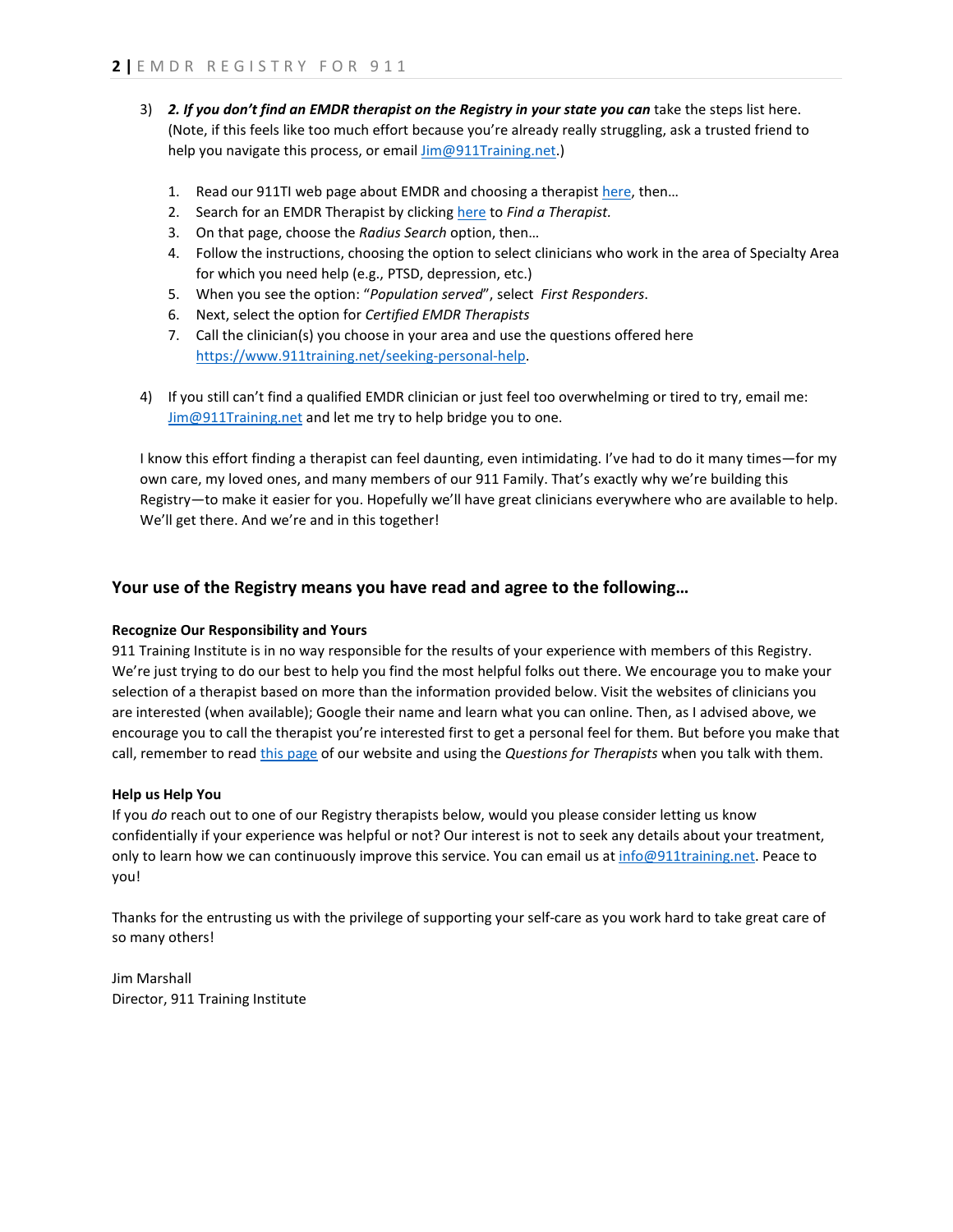### $C380$

# STATE-BY-STATE DIRECTORY OF EMDR-FOR-911 REGISTRY MEMBERS

(Currently only U.S. but hoping to expand)

#### CALIFORNIA

**Susan Brown, LCSW** Private Practice 4700 Spring St. #204 La Mesa CA 91942 619-698-5435 [sbrownlcsw@gmail.com](mailto:sbrownlcsw@gmail.com) [www.susanbrownlcsw.com](http://www.susanbrownlcsw.com/)

*I am a licensed clinical social worker treating trauma and addiction for almost 30 years. I specialize in a therapy approach called EMDR (Eye Movement Desensitization and Reprocessing). It is one of the most research-supported, effective and efficient therapies for the treatment of trauma, sometimes resulting in PTSD. The work you do is one of the most stressful and important community services imaginable: being the very first to respond to those in fear and desperation. I look forward to being of service to you.*

#### **Walter Ferris**

Clinical Social Worker Coherence Associates, Inc 721 N. Vulcan Ave. Ste 108 Encinitas, CA 92024 760-942-8663 [WaltF@coherenceassociates.com](mailto:WaltF@coherenceassociates.com) [www.CoherenceAssociates.com](http://www.coherenceassociates.com/)

*Individuals working in the field of emergency telecommunications are the very first responders. They are the frontliners, continuously exposed to extreme stressors in the line of duty in dealing with life and death situations They must be prepared and equipped to face the ever-changing demands of their profession.*

*In my work, it is essential to provide the highest degree of professional services in a competent and compassionate manner. Restoring comprehensive wellness and peak performance are emphasized and achieved by providing creative and effective ways of treating trauma. I place a great deal of value on the continuous enhancement of my clinical knowledge and skills, and conducting myself in an ethical, honest and forthright manner, both in my career and my personal life.* \*This clinician is working towards full registry membership. During this process, however, he may be qualified to effectively treat issues with which you are struggling so please feel free to contact him to explore a therapy relationship.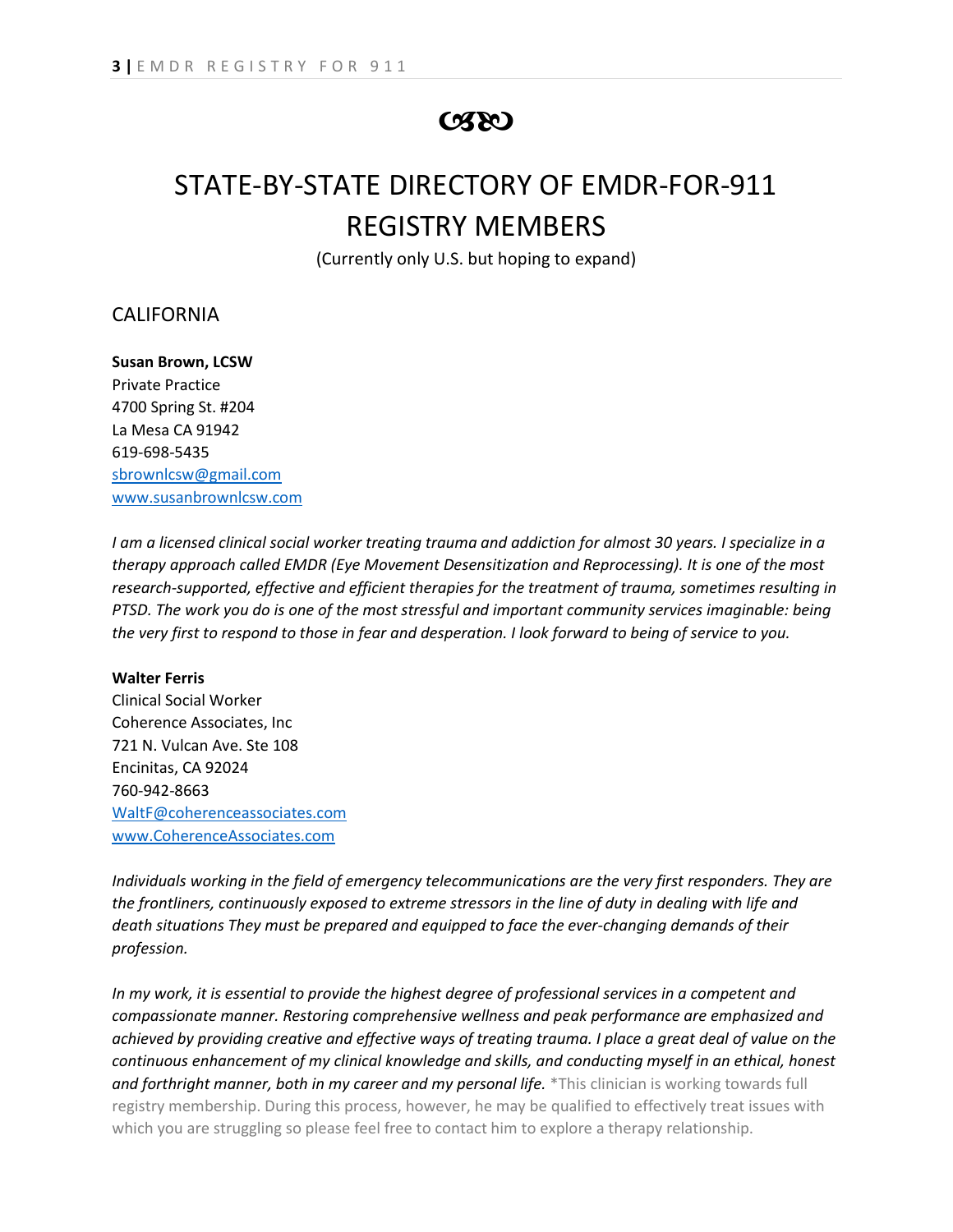**Sara Gilman, PsyD** Licensed Marriage and Family Therapist Coherence Associates, Inc 721 N. Vulcan Ave. Ste 108 Encinitas, CA 92024 760-942-8663 [Sara@saragilman.com](mailto:Sara@saragilman.com) [www.CoherenceAssociates.com](http://www.coherenceassociates.com/)

*As a former Firefighter/EMT, I have been on many sides of the first responder world. I have been a mental health professional for over 30 years, EMDR trained for over 25 years, am CISM trained, facilitated 100's of first responder debriefs, been keynote speaker at 911 Telecommunicator organizations, co-authored a chapter on using EMDR with 911 Pros. You truly are the 1st First Responders! Your silent courage and compassion is not unseen any longer. The cumulative stress can take a toll and there are effective ways to get a reboot and remain resilient throughout your career. I have hired a group of highly trained EMDR clinicians who work with many 911 Pros. They have done 'sitalongs' and are committed to helping and supporting you.*

**Wesley Imayanagita, LCSW** Social Worker 4101 Birch St. #230-A Newport Beach, CA 92660 714-609-1677 [wesimayanagita@aol.com](mailto:wesimayanagita@aol.com)

*I am a EMDR therapist and have specialized with trauma in my practice. I have spent years studying and continue to do research on how to best help patients who struggle with traumatic issues.*

#### **Naomi Martin**

Marriage and Family Therapist 2111 S. El Camino Real, #300 Oceanside, CA 92054 760-717-9405 [ncooperlmft@gmail.com](mailto:ncooperlmft@gmail.com)

*I am a Marriage and Family Therapist who has spent the majority of her career working with the military and families. I also have a history of being in the military myself and have used that experience to better help my clients. I spent several years working alongside law enforcement as a PERT clinician and I have family members in law enforcement. As a result, I have both first-hand knowledge of what it is like to be in the situations that law enforcement is in as well as how it impacts the family.*

**Julie Stowasser, MS** Licensed Marriage and Family Therapist Calm Clear and Connected Counseling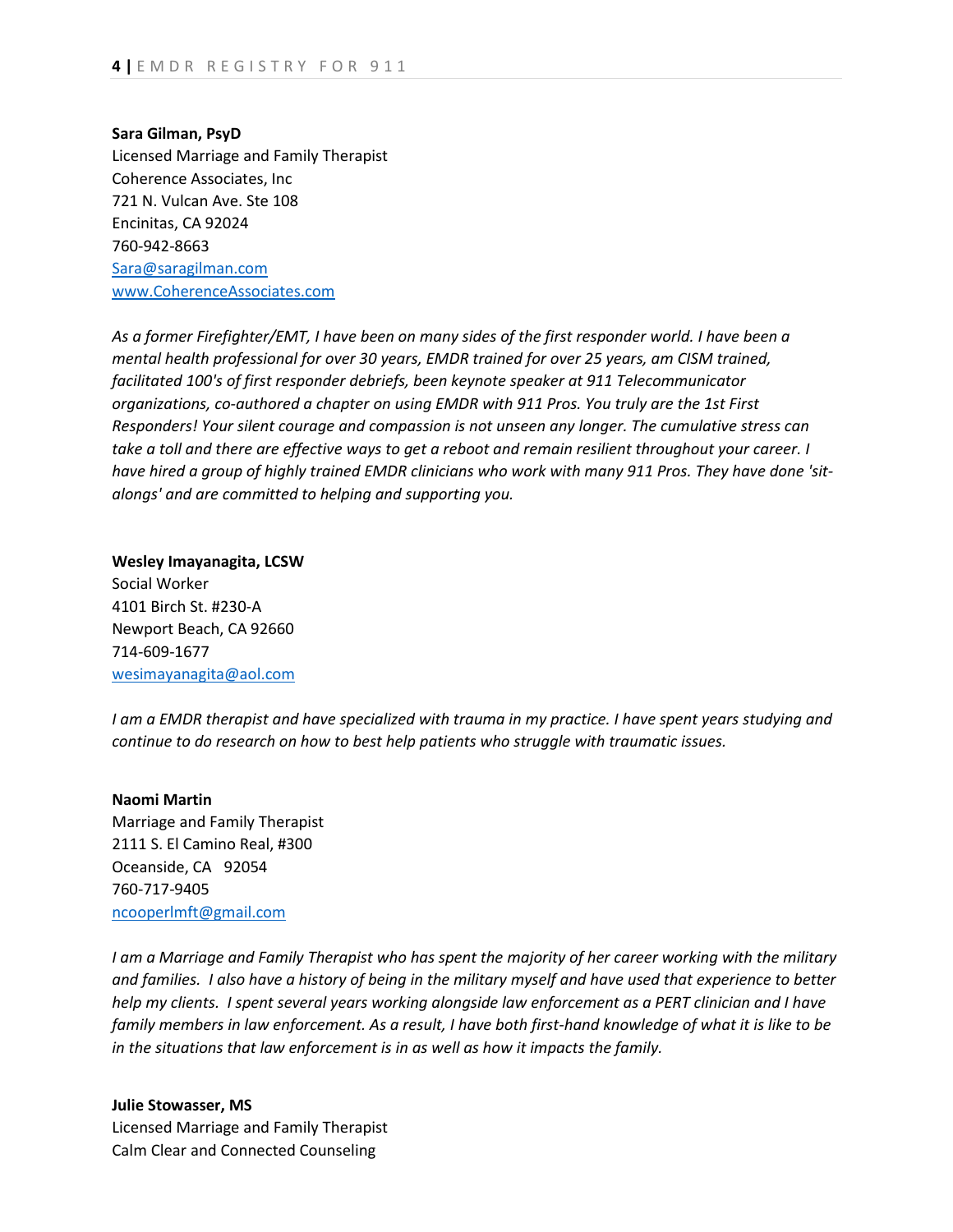PO Box 15101 (Offices in San Luis Obispo and Atascadero) San Luis Obispo CA 93406 805-544-2273 [jstowasser@sbcglobal.net](mailto:jstowasser@sbcglobal.net) [www.calmclearandconnected.com](http://www.calmclearandconnected.com/)

*With 25+ consistent full-time years devoted to the reduction of suffering via Safety Planning and Trauma Treatment, working with Victim Witness and law enforcement, even beyond our own borders, there isn't likely anything you can say or fear to say that could not be safely contained in the office with the respect and compassion you deserve. As the longest practicing EMDR therapist in San Luis Obispo your own personal and first responder exposures to trauma can safely, effectively, and efficiently be treated in the privacy of either the San Luis Obispo or the Atascadero office. Yes, I work with men, too.*

#### COLORADO

**Eline Potoski, MSW\*** Licensed Clinical Social Worker Arbor Counseling LLC 3307 S. College Ave Ste 200-13 Fort Collins CO 80525 970-658-0720 [epotoski@gmail.com](mailto:epotoski@gmail.com) [www.arborcounselingllc.com](http://www.arborcounselingllc.com/)

*I have been in mental health for nearly ten years after two other careers, and am EMDR certified. I came to this field having gone through my own experience of trauma and healing through EMDR, and I know the courage, commitment and trust that is required when working with a therapist from both sides. I commit deeply to the strengths and healing process of every person I work with.* \*This clinician is working towards full registry membership. During this process, however, she may be qualified to effectively treat issues with which you are struggling so please feel free to contact her to explore a therapy relationship.

#### **CONNECTICUT**

**Karen Alter-Reid, Ph D** Clinical Psychologist 979 Summer Street Stamford, CT 06905 203-329-2701 [karen.alterreid@gmail.com](mailto:karen.alterreid@gmail.com) [www.alter-reid.com](http://www.alter-reid.com/)

*I am an EMDR Institute Regional Trainer and EMDRIA-Approved Consultant. I am Co-Coordinator of the Fairfield County Trauma Recovery Network and have worked with first responders including law*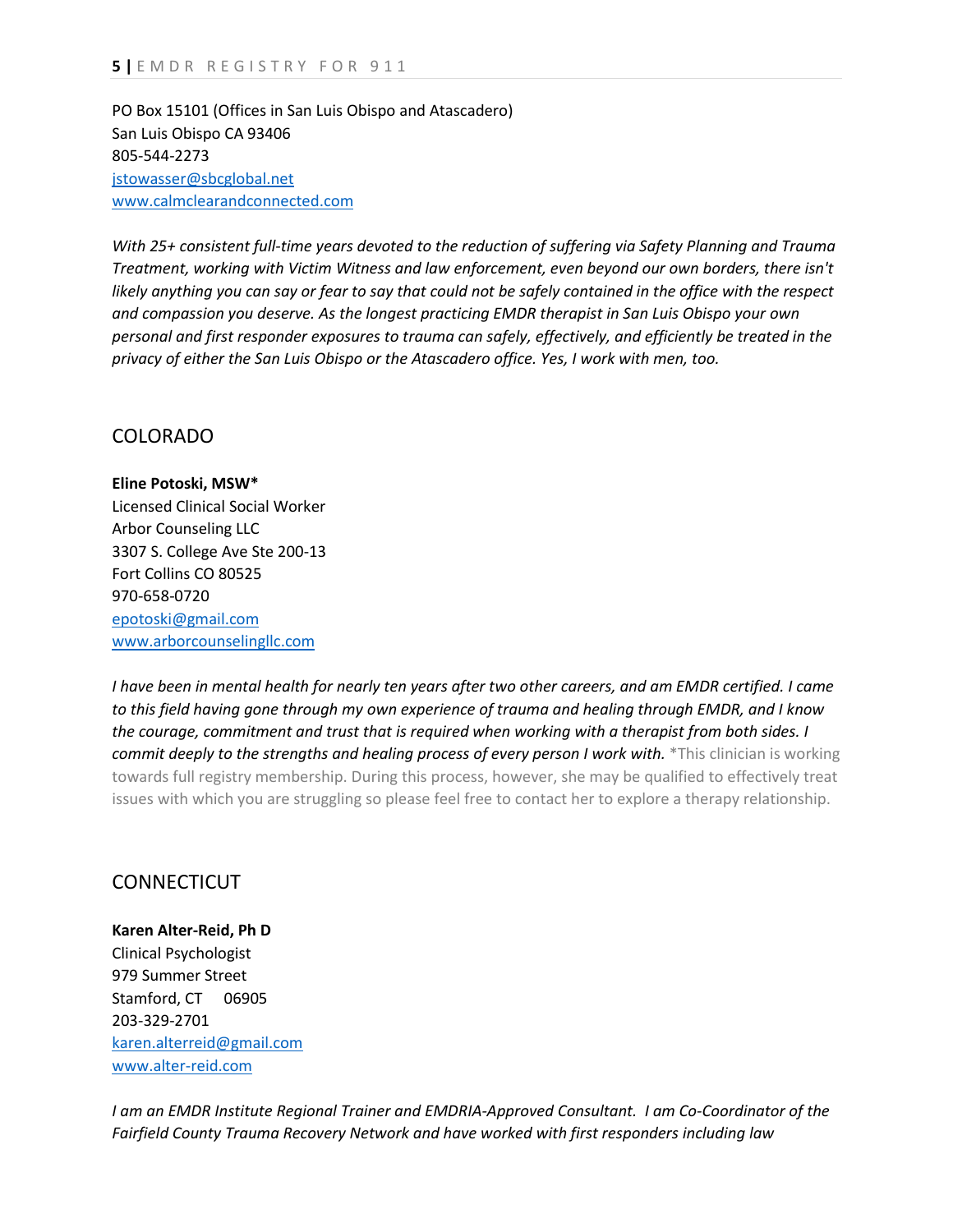*enforcement, firefighters and EMT's. I have had specific training in working with first response culture, and provide training to other EMDR clinicians on working with this population.*

#### **Linda Rost, MSW** 387 Danbury Rd. Wilton, CT 06877 203-762-7970 lrost0411@gmail.com

*Your safety is my primary concern, and there are tools involving grounding and resourcing that can help you to feel in a more secure place. I have had many years of experience working with firefighters, police and EMT's in my position of Co Coordinator of the Fairfield County Trauma Recovery Network.*

#### **Kimberly Sharpe, MA**

Psychotherapist 2 Stony Hill Rd Suite 3 Bethel CT 06801 203-770-7269 [sharpekimberly@aol.com](mailto:sharpekimberly@aol.com)

*I have been working with First responders and the military since 1998. I am retired from the Ct. Department of Correction, was a dispatcher for UCONN Fire and EMS, was a dispatcher for the Newtown Police Department and was a Sandy Hook Volunteer Firefighter. I have a unique ability to help you not have to explain terminology and understand some of the difficulties you face both with PTSD and in seeking help.*

#### FLORIDA

#### **Tammy Carvalho, LMHC**

Everyone's Counseling Center 1600 East Robinson Street Orlando, FL 32827 407-423-3327 [tammyc@eccflorida.org](mailto:tammyc@eccflorida.org) letstalkcounseling.org

*It is my pleasure and honor to help when it is difficult to trust someone as I come into your world to actively listen, empathize, being genuine with you and making you always to feel safe in my presence without any criticism, fear or judgement to heal.*

**Mary Griffis, MA** Licensed Mental Health Counselor Wise Life Center LLC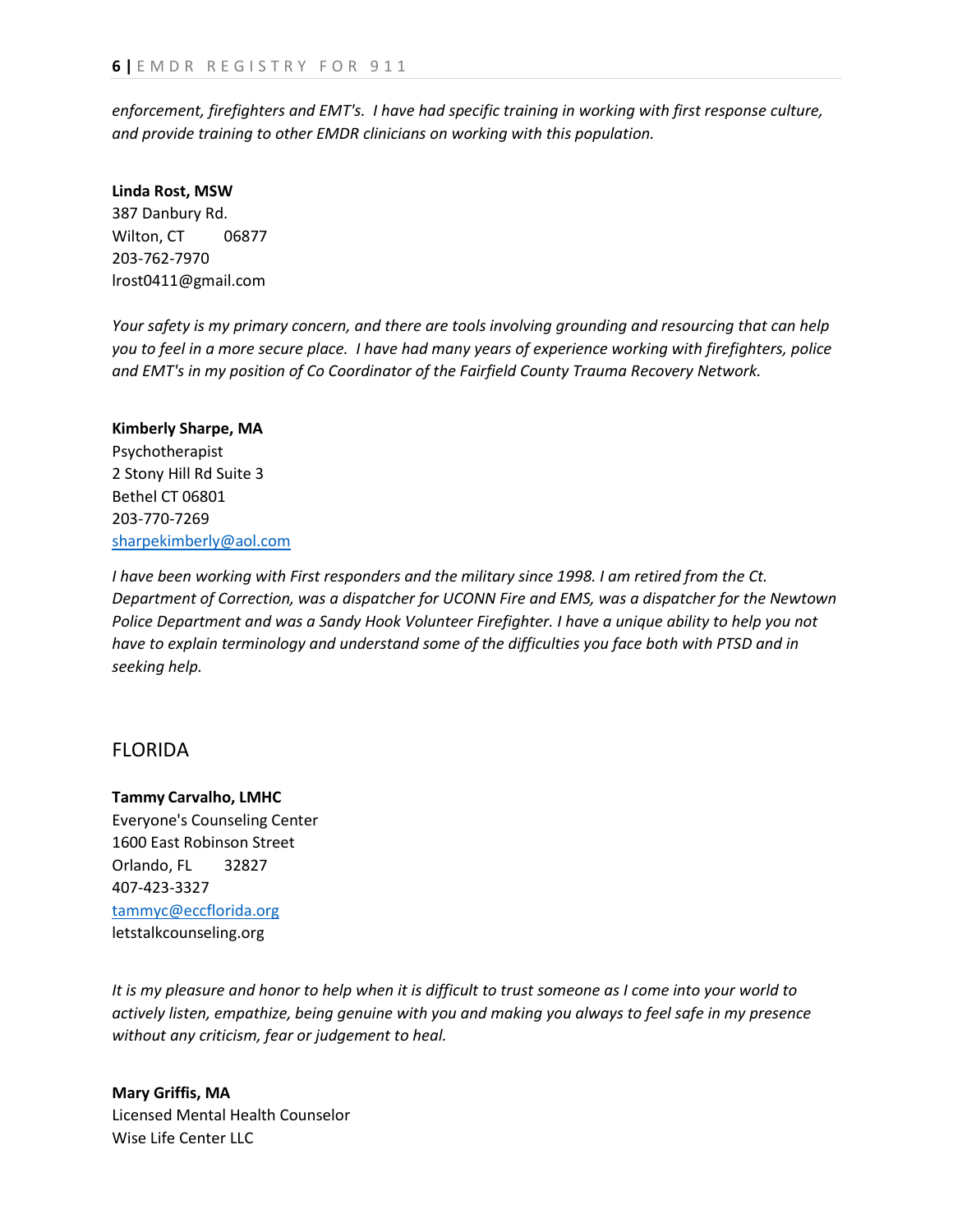3317 Athena Dr Winter Park FL 32792 407-782-0134 [marybethgriffis@gmail.com](mailto:marybethgriffis@gmail.com) www.WiseLifeCounsel.com

*I appreciate how stressful it can be to start the counseling process. It is therefore important to me to be a dependable and trustworthy resource for my clients, and I place a high value on facilitating the therapeutic relationship with openness and integrity. Traumatic life events can be extremely disruptive, causing us to question our perceptions, our abilities, and sometimes our sense of self worth, but I have hope because I have experienced the therapeutic process bringing understanding and resolution, both personally and professionally. For those clients who desire it, because traumatic events can challenge us spiritually as well as psychologically, I welcome spirituality, as well as spiritual doubt, as part of the counseling process.*

**Meg Young, LCSW** 2415 University Parkway Suite 219 Sarasota FL 34212 941-462-4807 [meg@meg](mailto:meg@megberrylcsw.com)younglcsw.com Https://megyounglcsw.com

*Coming to therapy is a big and often scary step. I provide a confidential environment for you to improve your life, career, and family. I have been working with first responders for some years, but everyone comes to me with a different experience. I do not claim to know you, what you experience, or your needs without you. We will work together to get you where you where you want to be quickly and effectively.*

#### ILLINOIS

**Kathleen Terzinski, LCPC** Connections Counseling & Consulting 610-3 Crystal Point Drive Crystal Lake, IL 60014 815-477-2270 [kathyterzinski@yahoo.com](mailto:kathyterzinski@yahoo.com) [www.myconnectionscounseling.com](http://www.myconnectionscounseling.com/)

*I am committed to helping people who have traumatic experiences to work through the traumatic event and especially the negative belief and disturbance that has resulted from that/those events. I use EMDR with every client I see at some point and I have a very high degree of success. My past clients are my biggest source of referrals. In addition, I am efficient - I specifically like EMDR because is it very effective, efficient and permanent intervention for overcoming traumatic events. I feel that my work is a gift to the client to give them back their life and their peace of mind.*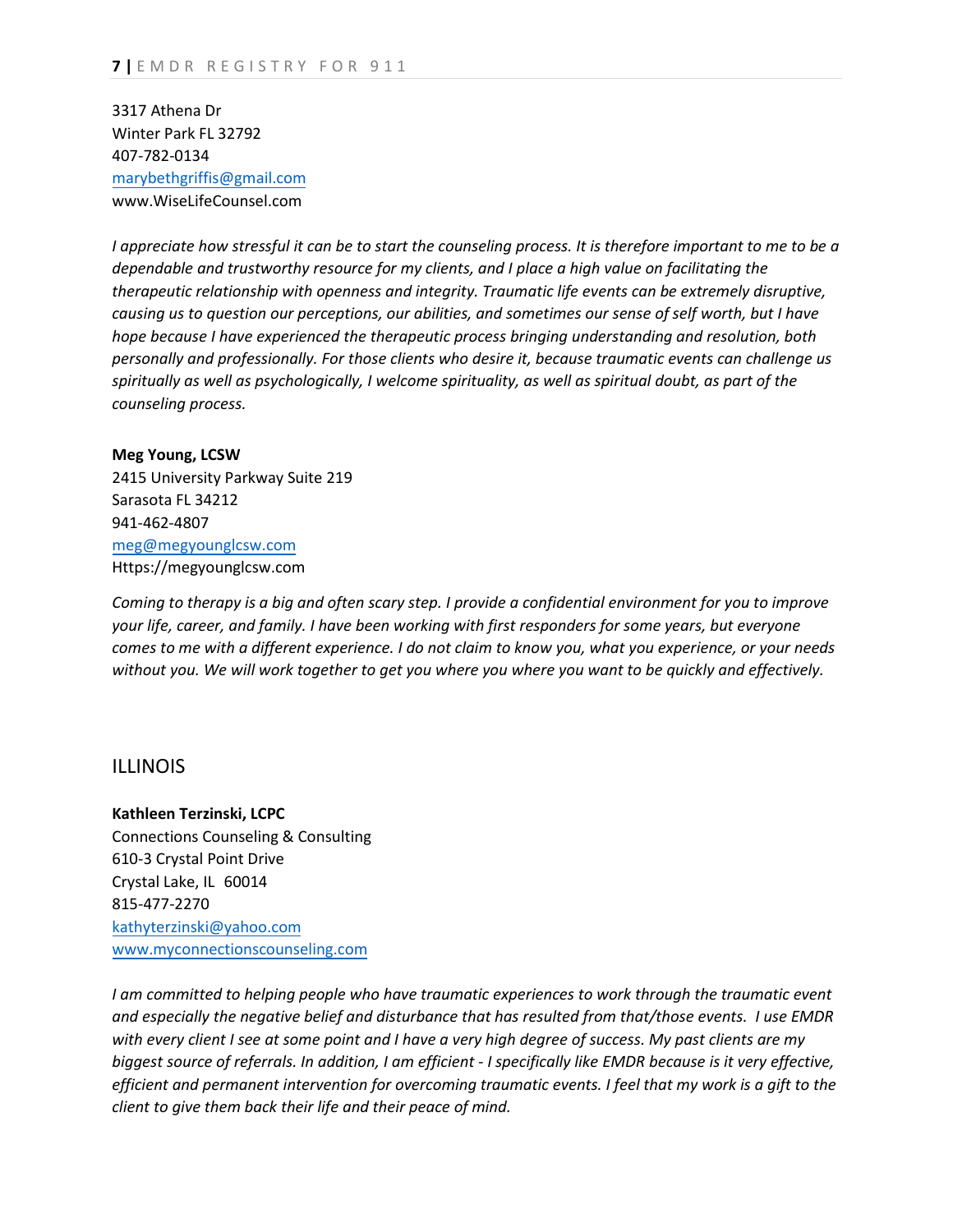#### KANSAS

#### **Michele Meinhardt, LSCSW**

Heritage Family Counseling 6525 E Mainsgate Wichita, KS 67226 316.202.5516 [michele@heritagefcs.com](mailto:michele@heritagefcscom)

*I know how hard it is to reach out for help. Especially in the LE world, being unshakable is essential to do your job. I know, because I was a 911 dispatcher for several years before becoming a therapist. I have a passion for working with first responders. You are some of the finest people in our community: smart, hard-working, and selfless. Let me help you keep doing your job well.*

#### MICHIGAN

**Shadin Atiyeh, MA, LPC\*** Jewish Family Services of Washtenaw County 2245 S. State St. Suite 200 Ann Arbor MI 48104 734-769-0209 [shadin@jfsannarbor.org](mailto:shadin@jfsannarbor.org) [www.jfsannarbor.org](http://www.jfsannarbor.org/)

*Counseling is a professional therapeutic relationship in which you are offered a safe, non judgmental, and empowering space to pursue your own goals related to career, family, relationships, and self awareness. We will negotiate your goals and work on them together through talking about your personal story and reframing your past into your present in a way that is positive for your future. My job is to understand the world as you see it and to advocate for your well-being. Cultural differences may get in the way of my being able to know what it's like to walk in your shoes, but I consider it my job to earn your trust so you feel comfortable enough to correct me if I make a mistake in understanding you. Throughout counseling I will listen to your presenting concerns and may ask you questions to gain information about your background and future aspirations. My counseling practice focuses on adults in both individual and group settings struggling with adjusting to transitions in life. My treatment approach is existential, and in counseling I will focus on supporting your search for meaning from the events in your life. While this is my general approach to counseling, we can work together to identify interventions that work well for you.* \*This clinician is working towards full registry membership. During this process, however, she may be qualified to effectively treat issues with which you are struggling so please feel free to contact her to explore a therapy relationship.

**Mary Ellen Bertling-Safford, MA, LPC, NCC, CAADC**

West Michigan EMDR Therapy and Consulting 5070 Cascade #220 Grand Rapids, MI 49546 616.977.5200 [maryellen@maryellensafford.com](mailto:maryellen@maryellensafford.com)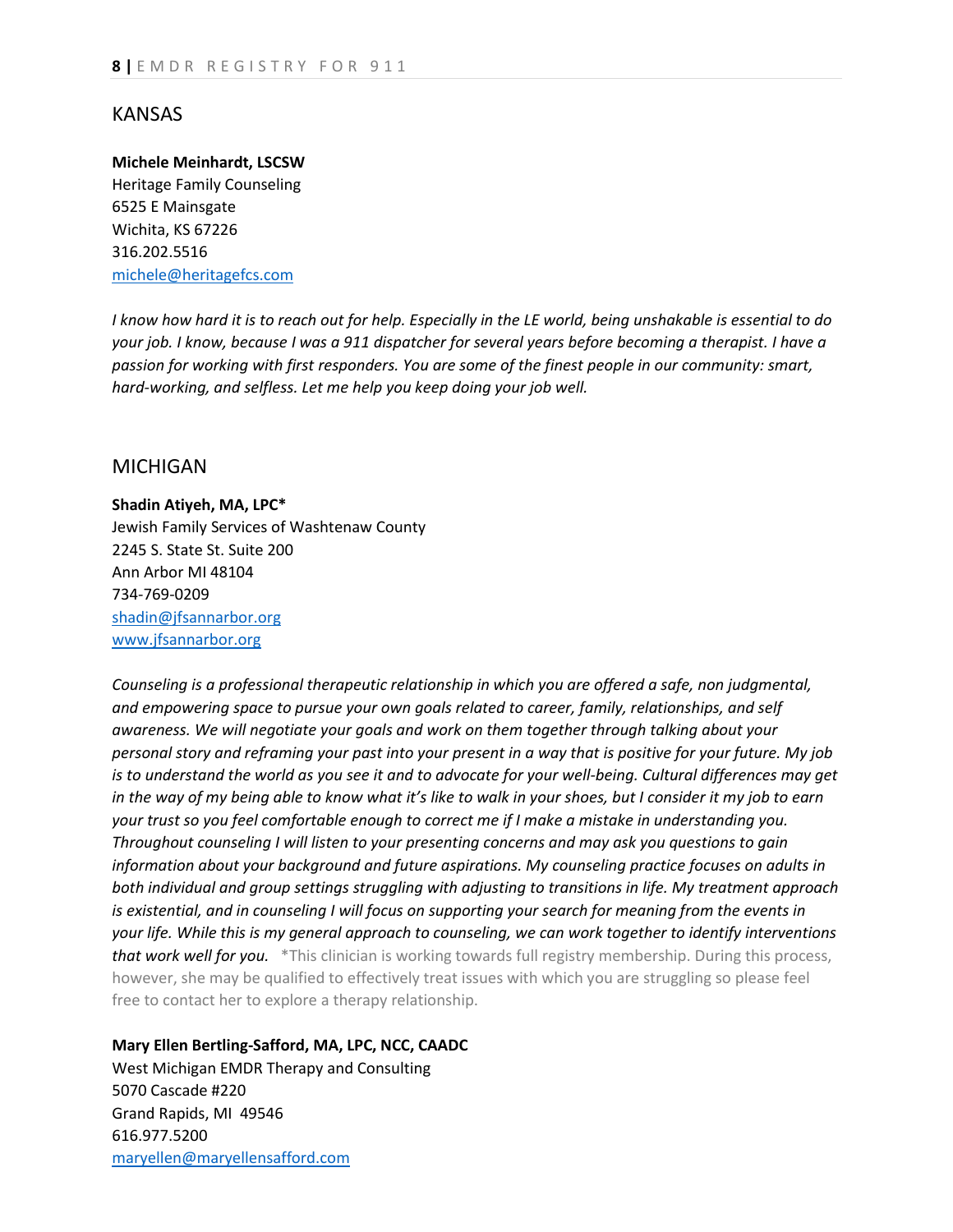[https://www.wmemdr.com](https://www.wmemdr.com/)

#### **Harriet Mall, LP, LPC, CTS**

Integrated Therapists 30445 Northwestern Highway, Suite 330 Farmington Hills, MI 48334 248.538.5045 [http://www.integratedtherapists.com](http://www.integratedtherapists.com/)

**Rachel Prenzler, MSW, LMSW** Clinical Social Worker Specialist 1217 S Euclid Ave Bay City, MI 48706 989-667-9661 [rprenzler@mi-pa.net](mailto:rprenzler@mi-pa.net) [http://www.mpacounseling.com](http://www.mpacounseling.com/)

#### MISSOURI

**Susan Wulff, MS, LPC** Pathways Community Health 1010 Remington Plaza Raymore MO 64083 816-318-4430 [susanwulfflpc@gmail.com](mailto:susanwulfflpc@gmail.com) [www.compasshealthnetwork.org](http://www.compasshealthnetwork.org/)

*My hope is you will find you can trust me to be safe and effective in helping you because I am a personcentered therapist focused on providing the treatment you want. You will be involved in creating your goals for treatment and deciding on what our focus is during each session. Also, you might find it comforting to know I am deeply involved in the EMDR community in the Greater Kansas City area. I serve as a Co-Coordinator of our EMDRIA Regional Network. In this role, I manage our website (www.emdrGkc.com) and plan educational events for our local EMDR therapists. Since being trained in EMDR in 2012-2013 I have made it my mission to help other therapists to become trained in EMDR and to gain advanced skills in using this wonderful form of therapy.*

#### NEBRASKA

#### **Brenda Rohren, MA, MFS**

Licensed Independent Mental Health Practitioner, Licensed Alcohol and Drug Counselor Behavioral Health Resources, LLC 7441 O Street, Suite 107 Lincoln NE 68510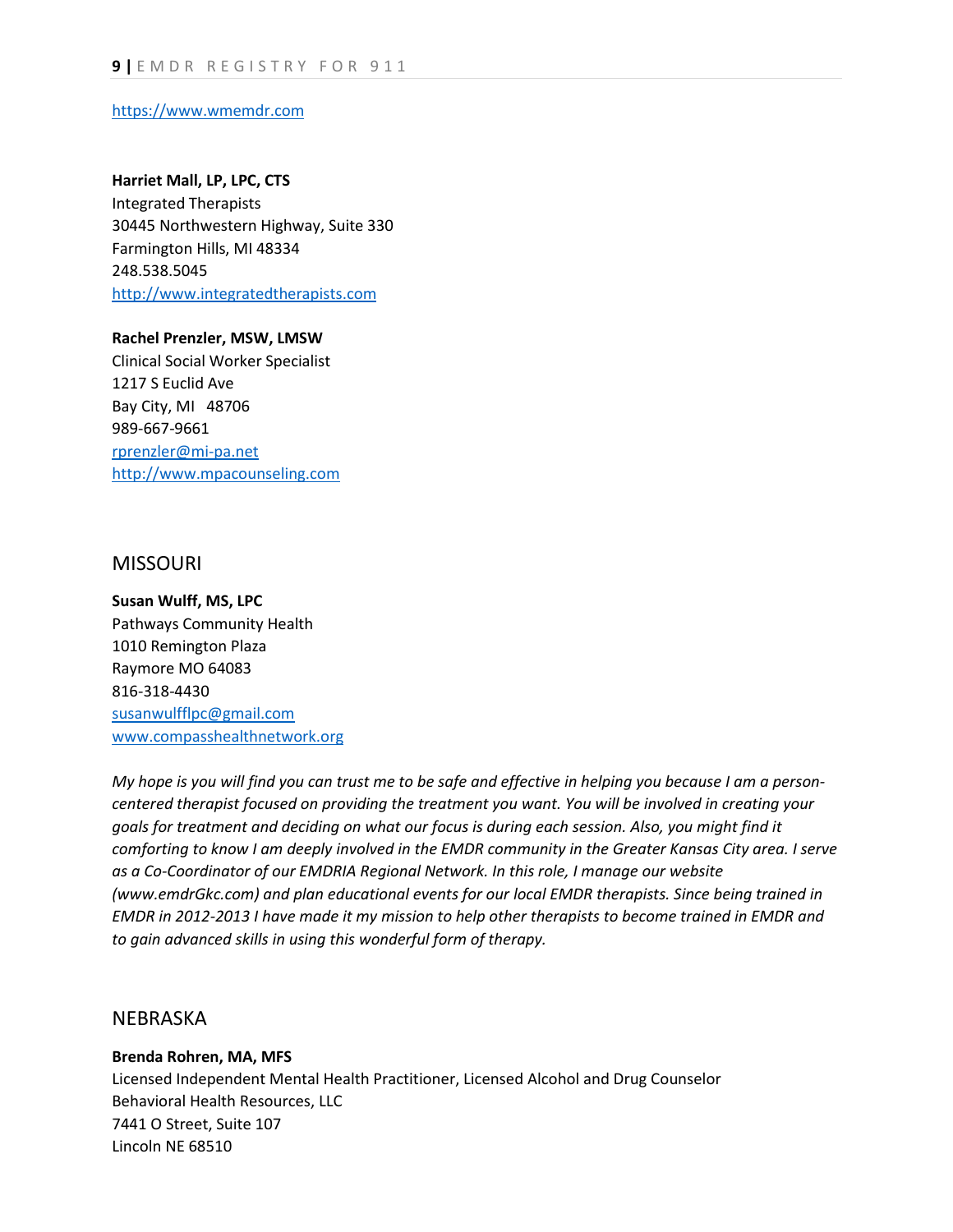#### 402-486-1101 [brenda@bhr-llc.com](mailto:brenda@bhr-llc.com) [www.bhr-llc.com](http://www.bhr-llc.com/)

*Law enforcement, fire fighters, paramedics, EMTs, 911 dispatchers, crime scene investigators, and other first responders face horrors in their work that most people can't imagine. Constant exposure to trauma (witnessed, experienced, and vicarious), life-threatening situations, and the physical strain of working long hours on little to no sleep can negatively impact overall health. As a result, first responders may experience depression, anxiety, PTSD, substance use or other addictions as well as relationship, work-related, and physical health problems. These are issues in which I have expertise and training to improve the quality of life for first responders, including 911 dispatchers who are the very first, first responders.* 

*I am a Licensed Independent Mental Health Practitioner (LIMHP) and Licensed Alcohol and Drug Counselor (LADC) who has worked in the behavioral health field for over 30 years. My background includes serving on active duty in the U.S. Navy and completing a second Master's degree in Forensic Science (MFS). My MFS graduate internship was in the Jackson County, Missouri Medical Examiner's office (i.e., Kansas City and surrounding cities). This involved crime scene investigation with the ME's Death Investigators and witnessing autopsies. During this time, I was also employed in a community mental health center where I worked for two years as a crisis intervention therapist in the Emergency Services Department. This included telephone assessment and referral for individuals who were in crisis as well as coordination of services with 911 dispatchers and law enforcement.* 

*I have been an EMDR therapist since 1999 and served on the EMDRIA Board of Directors from 2014-2016. I am a EMDRIA Certified EMDR therapist and an EMDRIA Consultant-in-Training as well as the Regional Coordinator for the Southeast Nebraska EMDRIA Regional Network. I have also served on many EMDRIA administrative committees, Board committees, and task forces (to include Veteran's Task Force). I belong to several EMDRIA Special Interest Groups (SIGS), to include the First Responders & Protective Services SIG and the Military SIG. I welcome the opportunity to provide therapy for first responders such as 911 dispatchers and focus on traumainformed treatment as well as a high emphasis on confidentiality and privacy for clients. It's important for the client to feel comfortable with the therapist; therefore, I provide a free face-to-face consultation (1 hour) so that we can become better acquainted and information can be provided about my treatment approach.*

#### NEW JERSEY

**Ann de Jong** Nurse Practitioner 311 Claremont Montclair, NJ 07042 973-476-6517 [anniefa@gmail.com](mailto:anniefa@gmail.com) anndejong.com

*I love my work. I respect those with whom I work. It is a privilege to be part of the process that improves living.*

#### NEW YORK

**Ann Goelitz**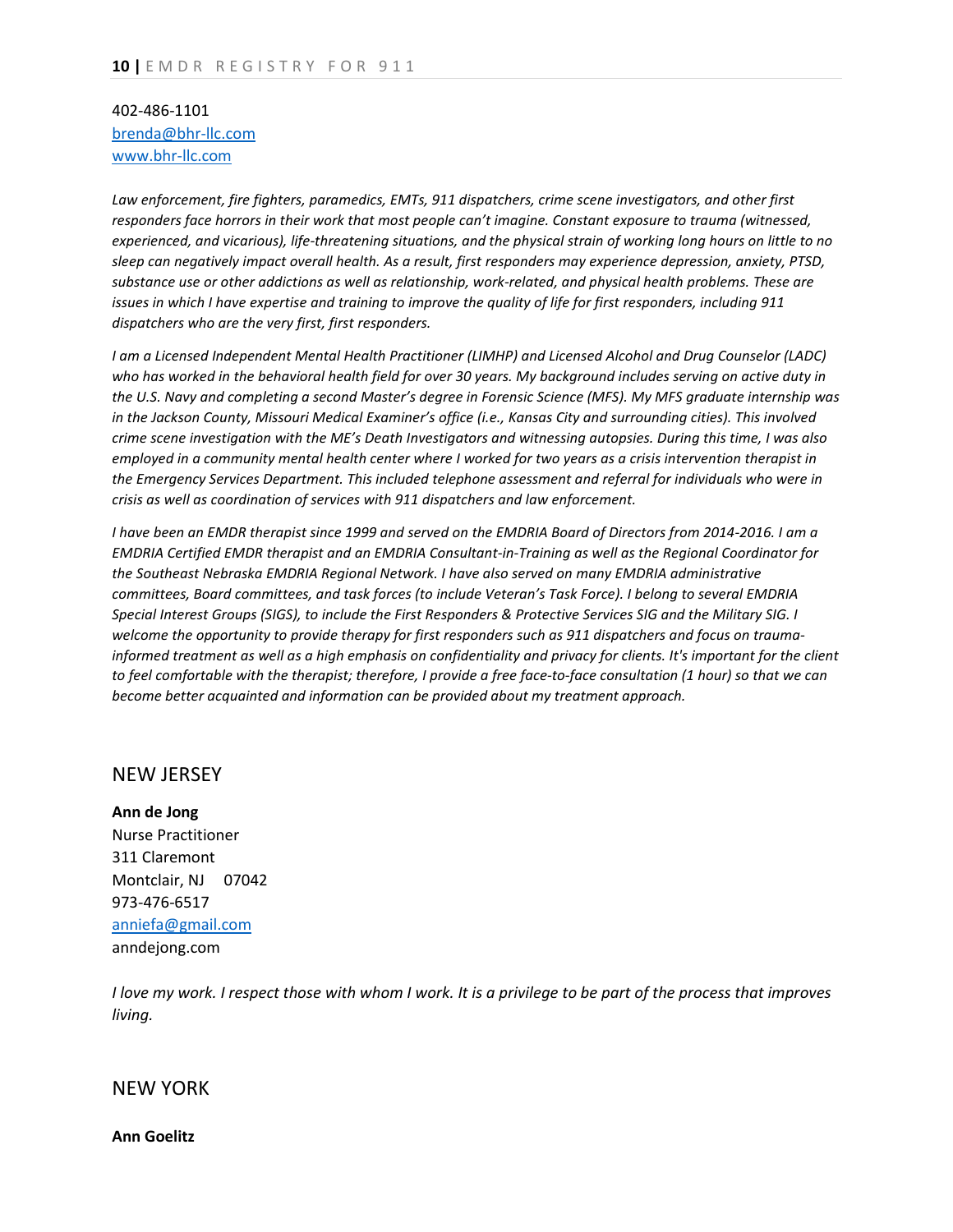Psychotherapist, PhD Social Worker 272 N Bedford Rd. Mount Kisco, NY 10549 646-265-5028 [agoelitz@yahoo.com](mailto:agoelitz@yahoo.com) DrAnnTherapy.com

*Good question. Respect for the individual is key. In my work with first responders after September 11th I found many felt bombarded by people invasively trying to help. I work through connection, making sure that sense of connection is always there. I don't try to force my ideas or methods on anyone. I'm not shy and do say what I think, but I know that others won't necessarily think as I do. I use humor in my work and try to keep it light but encourage hard work because I know that with work trauma is very treatable. I have a high level of expertise with trauma and never ask anyone to experience pain by reliving it but do encourage getting to the emotions involved because working with them through EMDR is healing.*

#### NORTH CAROLINA

**Amy Cleckler\*** AMY CLECKLER, MPH, LCSW, PLLC 2009 Chapel Hill Rd Durham NC 27707 919-943-9931 [cleckler@gmail.com](mailto:cleckler@gmail.com) [www.amyclecklerlcsw.com](http://www.amyclecklerlcsw.com/)

*Finding a good fit with a therapist is not always easy and should be taken seriously. I meet with people for a brief consultation before beginning a more formal therapeutic relationship because I believe a good, comfortable fit is very important. In order to provide 'safe and effective' services to my clients, I participate regularly in consultation with colleagues and in continuing education about trauma recovery. I am straightforward and warm with clients, and comfortable working with people from all backgrounds (ethnicities, genders, faiths, sexual orientations, abilities, etc).* \*This clinician is working towards full registry membership. During this process, however, she may be qualified to effectively treat issues with which you are struggling so please feel free to contact her to explore a therapy relationship.

#### **OREGON**

**Josie Juhasz, MA, LPC** Licensed Professional Counselor 15 SW Colorado Ave Suite 130 Bend OR 97702 541-325-3254 [josie.juhasz@gmail.com](mailto:josie.juhasz@gmail.com) [www.josiejuhasz.com](http://www.josiejuhasz.com/)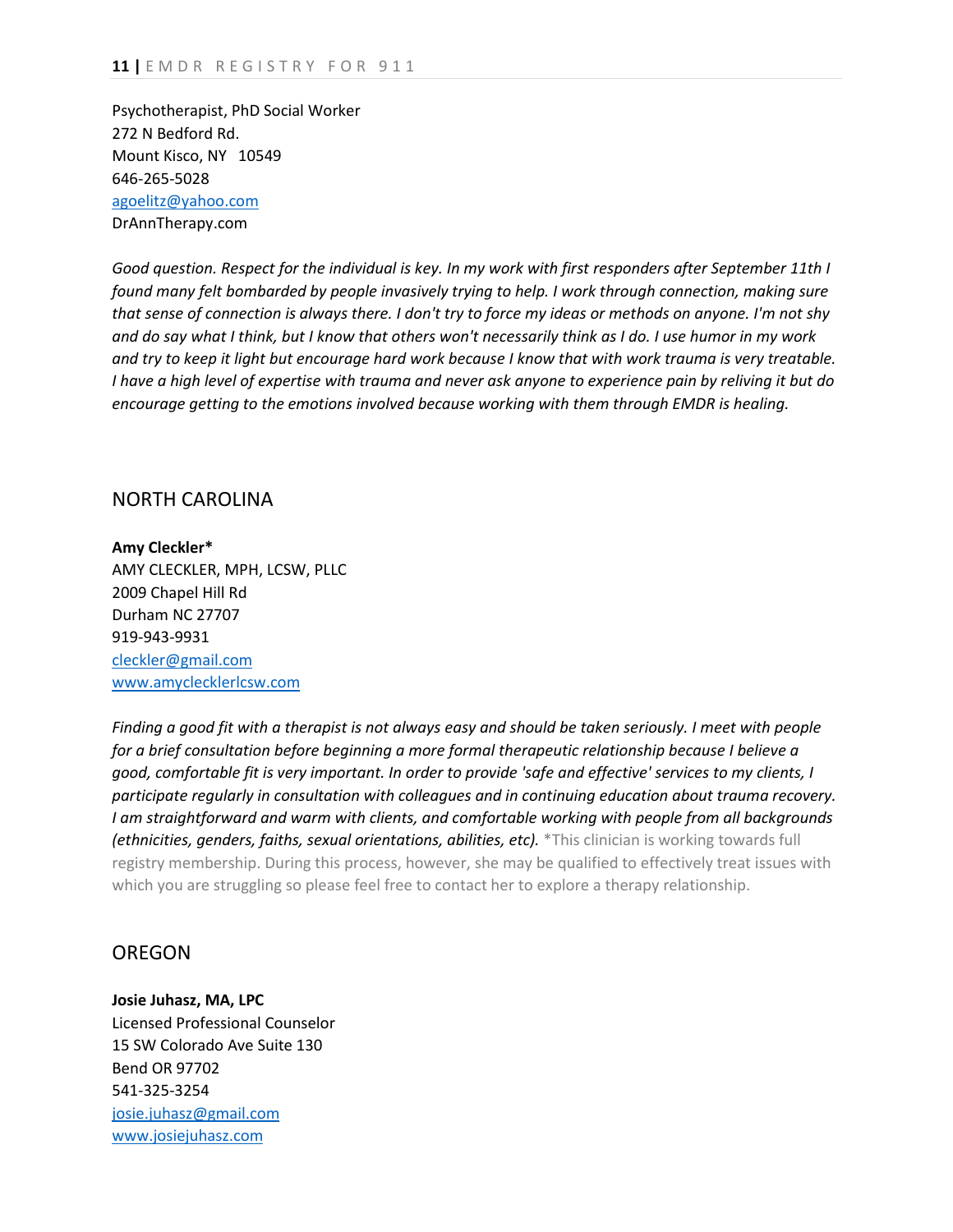*I welcome a conversation to better explain my experience of treating trauma with EMDR and how together we could process whatever trauma your mind and body have taken in from the specialized work you do.*

#### **Alexander Weiss, MA**

Licensed Professional Counselor Integrative Counseling 2955 N Highway 97 Ste 100 Bend OR 97703 541-419-6958 [alexweisslpc@gmail.com](mailto:alexweisslpc@gmail.com)

*Telecommunications work requires a delicate sense of balance amid continuously shifting boundaries, often while under intense pressure. Not easy. I have experience working with veterans, law enforcement personnel, and other first responders. In the early part of my career I worked as a field crisis counselor, often interacting with dispatchers, hospital ER staff, and other crisis personnel. I recognize 911 telecommunicators as the lynchpin in the delivery of support not only to the citizens of their community but also to their fellow service professionals.*

#### WASHINGTON

#### **Sandy Tudor, MA Counseling Psychology**

Licensed Mental Health Counselor Sandra Tudor 631 Strander Blvd. Suite G Tukwila WA 98188 206-914-0426 [sandyetudor@gmail.com](mailto:sandyetudor@gmail.com) [www.sandytudor.com](http://www.sandytudor.com/)

*In 2012 I retired from a 20+ year career as a dispatcher, police officer, detective, and lieutenant. I have a deep desire to assist dispatchers, police officers, firefighters, nurses, other first responders, public safety personnel, military heros, and their families to overcome the cumulative trauma that they experience. Day after day, first responders (and those on the list above) are exposed not only to traumatic scenes and calls, but they are also in constant contact with the negative, abusive, and violent side of humanity. These experiences change most of us in ways we never envisioned when we first started serving the public. Many first responders believe that a therapist will not understand what they go through on a daily basis. After 22 years, I get it! Being a first-responder, and a first first-responder, is a tough job that only a few are courageous enough to face every day. You are courageous to pick up those 911 calls or plug into that radio console everyday! These experiences can leave wounds that bleed over into our personal and professional lives. Wounds heal better when some kind of treatment is applied, don't they? EMDR is the most effective way to treat these types of injuries. I have been doing EMDR for 5 years and have been certified in it for 3. I have seen remarkable healing through this form of therapy! If you are suffering from PTSD or cumulative trauma, please take care of yourself by reaching out for help.*